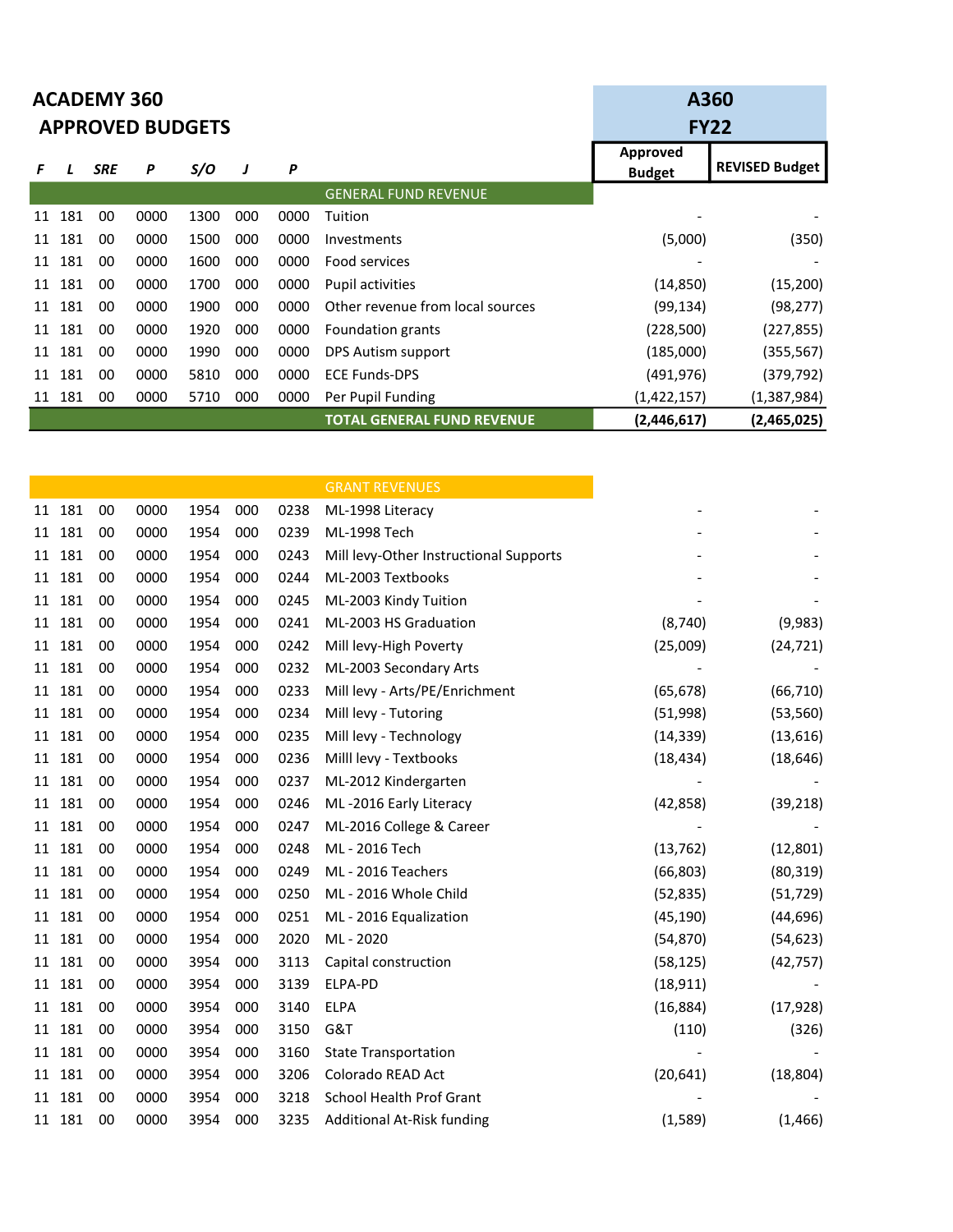|    |     | <b>ACADEMY 360</b> | <b>APPROVED BUDGETS</b> | A360<br><b>FY22</b> |     |                  |                                |                                  |                       |
|----|-----|--------------------|-------------------------|---------------------|-----|------------------|--------------------------------|----------------------------------|-----------------------|
| F  |     | <b>SRE</b>         | P                       | S/O                 | J   | $\boldsymbol{P}$ |                                | <b>Approved</b><br><b>Budget</b> | <b>REVISED Budget</b> |
| 11 | 181 | 00                 | 0000                    | 3954                | 000 | 3250             | Kindy FFE                      |                                  |                       |
| 11 | 181 | 00                 | 0000                    | 4954                | 000 | 4010             | Title I                        | (56, 533)                        | (51, 240)             |
| 11 | 181 | 00                 | 0000                    | 4954                | 000 | 4012             | Coronavirus Relief Funds (CRF) |                                  |                       |
| 11 | 181 | 00                 | 0000                    | 4954                | 000 | 4367             | Title II                       | (4,835)                          | (4,835)               |
| 11 | 181 | 00                 | 0000                    | 4954                | 000 | 4365             | Title III                      | (3,872)                          | (3, 872)              |
| 11 | 181 | 00                 | 0000                    | 4954                | 000 | 4414             | <b>ESSER III</b>               |                                  | (180, 500)            |
| 11 | 181 | 00                 | 0000                    | 4954                | 000 | 4420             | <b>ESSER II</b>                | (192, 867)                       | (192, 867)            |
| 11 | 181 | 00                 | 0000                    | 4954                | 000 | 4424             | Title IV                       | (2,907)                          | (2,907)               |
| 11 | 181 | 00                 | 0000                    | 4954                | 000 | 4425             | <b>ESSER</b>                   |                                  |                       |
| 11 | 181 | 00                 | 0000                    | 4954                | 000 | 5012             | CRF <sub>2</sub>               |                                  |                       |
| 11 | 181 | 00                 | 0000                    | 4954                | 000 | 6012             | <b>RISE</b>                    | (106, 550)                       | (104, 550)            |
| 11 | 181 | 00                 | 0000                    | 4954                | 000 | 7365             | Title III-ISA                  | (300)                            | (276)                 |
| 11 | 181 | 00                 | 0000                    | 4954                | 000 | 9206             | <b>Title I-Charter Credit</b>  |                                  | (42, 970)             |
| 11 | 181 | 00                 | 0000                    | 4954                | 000 | 9211             | Title I-Family Engagement      | (798)                            | (726)                 |
|    |     |                    |                         |                     |     |                  | <b>TOTAL GRANT REVENUES</b>    | (945, 438)                       | (1, 136, 646)         |

|        |    |      |      |     |      | <b>GENERAL FUND EXPENSES</b>                         |         |         |
|--------|----|------|------|-----|------|------------------------------------------------------|---------|---------|
| 11 181 | 00 | 0010 | 0100 | 201 | 0000 | 0110 · Salaries of regular employees-eleme           | 304,171 | 148,789 |
| 11 181 | 00 | 0010 | 0100 | 415 | 0000 | 0110 · Salaries of regular employees-TA's            | 267,461 | 148,621 |
| 11 181 | 00 | 1700 | 0100 | 202 | 0000 | 0110 · Salaries of regular employees-sped            | 72,500  | 72,500  |
| 11 181 | 00 | 2100 | 0100 | 201 | 0000 | $0110 \cdot$ Salaries of regular employees-stude     | 133,788 | 228,922 |
| 11 181 | 00 | 2200 | 0100 | 201 | 0000 | 0110 · Salaries of regular employees-teacher support |         |         |
| 11 181 | 00 | 2400 | 0100 | 105 | 0000 | $0110 \cdot$ Salaries of regular employees-principal |         |         |
| 11 181 | 00 | 2400 | 0100 | 106 | 0000 | 0110 · Salaries of regular employees-asst p          | 81,600  | 81,600  |
| 11 181 | 00 | 2400 | 0100 | 506 | 0000 | 0110 · Salaries of regular employees-admir           | 180,308 | 187,770 |
| 11 181 | 00 | 2600 | 0100 | 600 | 0000 | $0110 \cdot$ Salaries of regular employees-custor    | 25,000  | 25,000  |
| 11 181 | 00 | 0010 | 0200 | 201 | 0000 | 0200 · Employee benefits-elementary                  | 131,806 | 79,804  |
| 11 181 | 00 | 0010 | 0200 | 415 | 0000 | 0200 · Employee benefits-TA's                        | 115,899 | 79,714  |
| 11 181 | 00 | 1700 | 0200 | 202 | 0000 | $0200 \cdot$ Employee benefits-sped                  | 31,416  | 38,886  |
| 11 181 | 00 | 2100 | 0200 | 201 | 0000 | $0200 \cdot$ Employee benefits-student support       | 57,974  | 122,784 |
| 11 181 | 00 | 2200 | 0200 | 201 | 0000 | 0200 · Employee benefits-teacher support             |         |         |
| 11 181 | 00 | 2400 | 0200 | 105 | 0000 | 0200 · Employee benefits-principal                   |         |         |
| 11 181 | 00 | 2400 | 0200 | 106 | 0000 | 0200 · Employee benefits-asst prin                   | 35,360  | 43,767  |
| 11 181 | 00 | 2400 | 0200 | 506 | 0000 | $0200 \cdot$ Employee benefits-admin                 | 78,133  | 100,712 |
| 11 181 | 00 | 2600 | 0200 | 600 | 0000 | 0200 · Employee benefits-custodial                   | 10,833  | 13,409  |
| 11 181 | 00 | 2100 | 0300 | 000 | 0000 | 0300 · Assessments                                   | 1,383   | 332     |
| 11 181 | 00 | 2500 | 0313 | 000 | 0000 | $0313 \cdot$ Banking service fees                    | 4,000   | 4,229   |
| 11 181 | 00 | 2200 | 0320 | 000 | 0000 | 0320 · Professional-education services               | 4,000   | 4,000   |
| 11 181 | 00 | 2500 | 0331 | 000 | 0000 | $0331 \cdot$ Legal fees                              | 1,500   | 1,500   |
| 11 181 | 00 | 2500 | 0332 | 000 | 0000 | 0332 $\cdot$ Audit & accounting services             | 58,661  | 56,734  |
| 11 181 | 00 | 2500 | 0334 | 000 | 0000 | 0334 · Consultant services                           | 14,139  | 20,758  |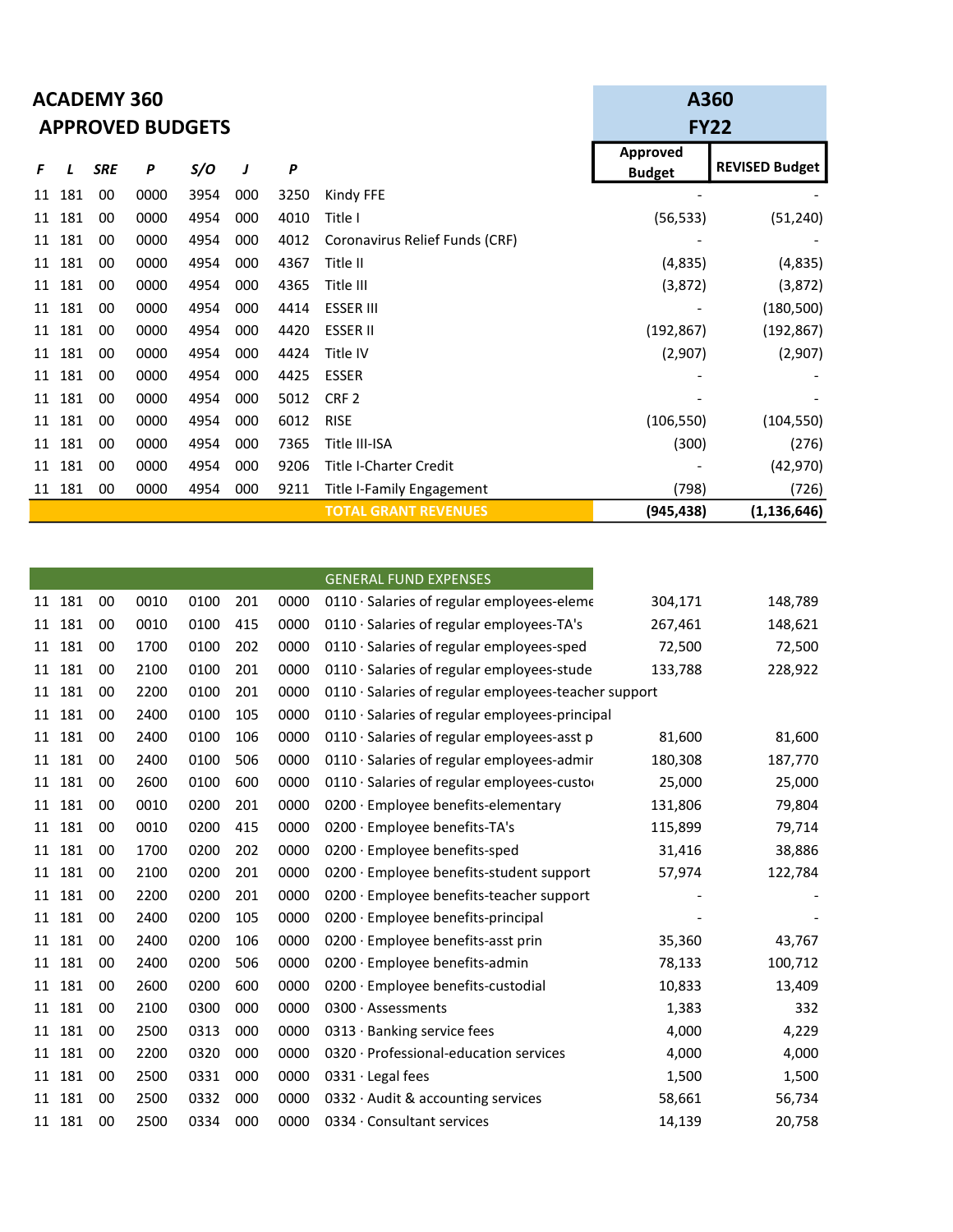| <b>ACADEMY 360</b>      |
|-------------------------|
| <b>APPROVED BUDGETS</b> |

|    |        |            | <b>APPROVED BUDGETS</b> |      | <b>FY22</b> |      |                                          |                 |                       |
|----|--------|------------|-------------------------|------|-------------|------|------------------------------------------|-----------------|-----------------------|
|    |        |            |                         |      |             |      |                                          | <b>Approved</b> |                       |
| F  | L      | <b>SRE</b> | P                       | S/O  | J           | P    |                                          | <b>Budget</b>   | <b>REVISED Budget</b> |
|    | 11 181 | 00         | 2500                    | 0340 | 000         | 0000 | 0340 · Technical services                | 1,246           | 1,788                 |
| 11 | 181    | 00         | 2600                    | 0410 | 000         | 0000 | 0410 · Water, sewer & garbage            | 16,974          | 16,974                |
|    | 11 181 | 00         | 2600                    | 0423 | 000         | 0000 | 0423 · Janitorial cleaning services      |                 |                       |
|    | 11 181 | 00         | 2600                    | 0430 | 000         | 0000 | 0430 · Repairs and maintenance service   | 25,000          | 25,000                |
|    | 11 181 | 00         | 2600                    | 0441 | 000         | 0000 | 0441 · Rental of land and buildings      | 340,783         | 356,892               |
|    | 11 181 | 00         | 2500                    | 0442 | 000         | 0000 | 0442 · Rental of equipment               | 14,707          | 14,707                |
|    | 11 181 | 00         | 3100                    | 0500 | 000         | 0000 | 0515 · Student transportation services   |                 |                       |
|    | 11 181 | 00         | 2500                    | 0520 | 000         | 0000 | $0520 \cdot$ Insurance                   | 17,510          | 19,000                |
|    | 11 181 | 00         | 2500                    | 0525 | 000         | 0000 | 0525 · Unemployment insurance            | 5,209           | 5,343                 |
|    | 11 181 | 00         | 2500                    | 0526 | 000         | 0000 | 0526 · Workers' Comp insurance           | 7,931           | 8,500                 |
|    | 11 181 | 00         | 2500                    | 0531 | 000         | 0000 | 0531 · Telephone/fax/telecom             | 12,000          | 12,000                |
|    | 11 181 | 00         | 2500                    | 0533 | 000         | 0000 | 0533 · Postage                           | 500             | 500                   |
|    | 11 181 | 00         | 2500                    | 0540 | 000         | 0000 | 0540 · Advertising & marketing           | 7,500           | 7,500                 |
|    | 11 181 | 00         | 2100                    | 0560 | 000         | 0000 | 0560 · Tuition Expense/PSEO              |                 |                       |
|    | 11 181 | 00         | 2200                    | 0580 | 000         | 0000 | 0580 · Travel, registration, entry-PD    | 3,000           | 8,000                 |
|    | 11 181 | 00         | 1700                    | 0594 | 000         | 0000 | 0594 · District Svcs-SpEd                | 56,922          | 52,515                |
|    | 11 181 | 00         | 2100                    | 0594 | 000         | 0000 | 0594 · District Svcs-Psych               |                 |                       |
|    | 11 181 | 00         | 2100                    | 0594 | 000         | 0000 | 0594 · District Svcs-Nurse               | 18,025          | 18,025                |
|    | 11 181 | 00         | 3100                    | 0594 | 000         | 0000 | 0594 · District Svcs-Food Service        | 1,356           | 1,251                 |
|    | 11 181 | 00         | 2700                    | 0511 | 000         | 0000 | 0594 · DPS Purchased Svcs-Transportation | 26,553          | 23,881                |
| 11 | 181    | 00         | 2800                    | 0595 | 000         | 0000 | 0595 · District Svcs-Admin               | 59,794          | 69,610                |
|    | 11 181 | 00         | 3100                    | 0596 | 000         | 0000 | 0596 · Food Service Program              |                 |                       |
|    | 11 181 | 00         | 0010                    | 0610 | 000         | 0000 | $0610 \cdot$ General supplies            | 55,106          | 56,815                |
|    | 11 181 | 00         | 2400                    | 0611 | 000         | 0000 | $0611 \cdot$ Office supplies             | 5,000           | 5,000                 |
|    | 11 181 | 00         | 2600                    | 0622 | 000         | 0000 | 0622 · Utilities                         |                 |                       |
|    | 11 181 | 00         | 2200                    | 0630 | 000         | 0000 | 0630 · Food & meeting expenses           | 2,702           | 4,774                 |
|    | 11 181 | 00         | 0010                    | 0640 | 000         | 0000 | 0640 · Books and periodicals             | 5,783           | 30,677                |
|    | 11 181 | 00         | 0010                    | 0650 | 000         | 0000 | 0650 · Electronic media materials        | 14,128          | 31,128                |
|    | 11 181 | 00         | 2600                    | 0690 | 000         | 0000 | 0690 · Janitorial Supplies               |                 |                       |
|    | 11 181 | 00         | 4000                    | 0721 | 000         | 0000 | 0721 · Leasehold Improvements            |                 | 50,000                |
|    | 11 181 | 00         | 0010                    | 0733 | 000         | 0000 | 0733 · Furniture and fixtures            | 3,000           | 3,000                 |
|    | 11 181 | 00         | 0010                    | 0734 | 000         | 0000 | 0734 · Capitalized equipment             |                 |                       |
|    | 11 181 | 00         | 0010                    | 0735 | 000         | 0000 | 0735 · Non-capital equipment             | 59,004          | 58,462                |
|    | 11 181 | 00         | 2500                    | 0810 | 000         | 0000 | 0810 · Dues and fees                     | 3,000           | 3,000                 |
|    | 11 181 | 00         | 2500                    | 0800 | 000         | 0000 | 0830 · Interest on long term debt paym   |                 |                       |
|    | 11 181 | 00         | 0010                    | 0840 | 000         | 0000 | 0840 · Contingency                       | 52,000          | 50,000                |
|    | 11 181 | 00         | 0010                    | 0851 | 000         | 0000 | 0851 · Transportation/field trips        |                 |                       |
|    | 11 181 | 00         | 2500                    | 0890 | 000         | 0000 | 0890 · Miscellaneous                     |                 |                       |
|    | 11 181 | 00         | 2500                    | 0900 | 000         | 0000 | 0910 · Principal on long term debt pay   |                 |                       |
|    |        |            |                         |      |             |      |                                          |                 |                       |

TOTAL GENERAL FUND EXPENSES 2,424,668 2,394,173

A360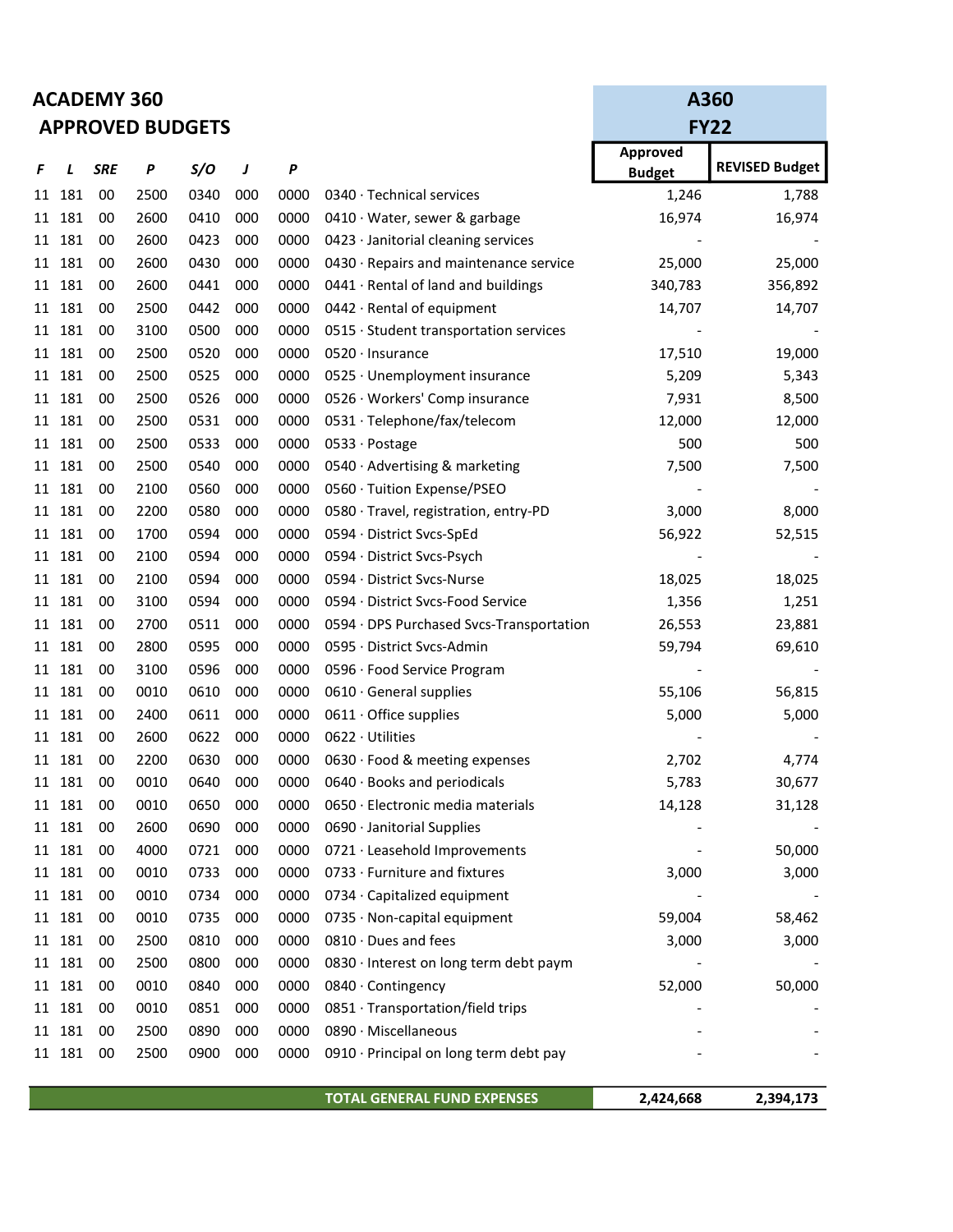|    |        | <b>ACADEMY 360</b> | <b>APPROVED BUDGETS</b> | A360<br><b>FY22</b> |     |      |                                        |                           |                       |
|----|--------|--------------------|-------------------------|---------------------|-----|------|----------------------------------------|---------------------------|-----------------------|
| F  | L      | <b>SRE</b>         | P                       | S/O                 | J   | P    |                                        | Approved<br><b>Budget</b> | <b>REVISED Budget</b> |
|    |        |                    |                         |                     |     |      | <b>GRANT EXPENSES</b>                  |                           |                       |
|    | 11 181 | 00                 | 0010                    | 0100                | 201 | 0238 | ML-1998 Literacy                       |                           |                       |
|    | 11 181 | 00                 | 0010                    | 0735                | 000 | 0239 | ML-1998 Tech                           |                           |                       |
| 11 | 181    | 00                 | 0010                    | 0100                | 201 | 0243 | Mill levy-Other Instructional Supports |                           |                       |
|    | 11 181 | 00                 | 0010                    | 0640                | 000 | 0244 | ML-2003 Textbooks                      |                           |                       |
| 11 | 181    | 00                 | 0010                    | 0100                | 201 | 0245 | ML-2003 Kindy Tuition                  |                           |                       |
|    | 11 181 | 00                 | 2100                    | 0100                | 201 | 0241 | ML-2003 HS Graduation                  | 8,740                     | 9,983                 |
|    | 11 181 | 00                 | 0010                    | 0100                | 201 | 0242 | Mill levy-High Poverty                 | 25,009                    | 24,721                |
|    | 11 181 | 00                 | 0010                    | 0100                | 201 | 0232 | ML-2003 Secondary Arts                 |                           |                       |
|    | 11 181 | 00                 | 0010                    | 0100                | 201 | 0233 | Mill levy - Arts/PE/Enrichment         | 65,678                    | 66,710                |
| 11 | 181    | 00                 | 2100                    | 0100                | 415 | 0234 | Mill levy - Tutoring                   | 51,998                    | 53,560                |
|    | 11 181 | 00                 | 0010                    | 0735                | 000 | 0235 | Mill levy - Technology                 | 3,585                     | 3,404                 |
|    | 11 181 | 00                 | 2500                    | 0340                | 000 | 0235 | Mill levy - Technology                 | 10,754                    | 10,212                |
|    | 11 181 | 00                 | 0010                    | 0610                | 000 | 0236 | Milll levy - Textbooks                 | 9,217                     | 9,323                 |
|    | 11 181 | 00                 | 0010                    | 0640                | 000 | 0236 | Milll levy - Textbooks                 | 9,217                     | 9,323                 |
|    | 11 181 | 00                 | 0010                    | 0100                | 201 | 0237 | ML-2012 Kindergarten                   |                           |                       |
|    | 11 181 | 00                 | 0010                    | 0100                | 201 | 0246 | Mill Levy - 2016 Early Literacy        | 42,858                    | 39,218                |
| 11 | 181    | 00                 | 2100                    | 0100                | 201 | 0247 | ML-2016 College & Career               |                           |                       |
|    | 11 181 | 00                 | 0010                    | 0735                | 000 | 0248 | Mill Levy - 2016 Tech                  | 13,762                    | 12,801                |
|    | 11 181 | 00                 | 0010                    | 0100                | 201 | 0249 | Mill Levy - 2016 Teachers              | 66,803                    | 80,319                |
|    | 11 181 | 00                 | 1700                    | 0100                | 000 | 0250 | Mill Levy - 2016 Whole Child           | 52,835                    | 51,729                |
|    | 11 181 | 00                 | 2600                    | 0441                | 000 | 0251 | Mill Levy - 2016 Equalization          | 45,190                    | 44,696                |
| 11 | 181    | 00                 | 2600                    | 0441                | 000 | 2020 | Mill Levy - 2020                       | 54,870                    | 54,623                |
|    | 11 181 | 00                 | 2600                    | 0441                | 000 | 3113 | Capital construction                   | 58,125                    | 42,757                |
|    | 11 181 | 00                 | 0010                    | 0100                | 201 | 3139 | ELPA-PD                                | 12,292                    |                       |
|    | 11 181 | 00                 | 0010                    | 0334                | 000 | 3139 | ELPA-PD                                | 6,619                     |                       |
|    | 11 181 | 00                 | 0010                    | 0610                | 000 | 3140 | <b>ELPA</b>                            | 3,377                     | 3,586                 |
|    | 11 181 | 00                 | 2100                    | 0300                | 000 | 3140 | <b>ELPA</b>                            | 13,507                    | 14,342                |
|    | 11 181 | 00                 | 2100                    | 0300                | 000 | 3150 | G&T                                    | 110                       | 326                   |
|    | 11 181 | 00                 | 0010                    | 0851                | 000 | 3160 | <b>State Transportation</b>            |                           |                       |
|    | 11 181 | 00                 | 0010                    | 0100                | 201 | 3206 | Colorado READ Act                      | 20,641                    | 18,804                |
|    | 11 181 | 00                 | 2100                    | 0100                | 201 | 3218 | School Health Prof Grant               |                           |                       |
|    | 11 181 | 00                 | 0010                    | 0100                | 201 | 3235 | Additional At-Risk funding             | 1,589                     | 1,466                 |
|    | 11 181 | 00                 | 0010                    | 0735                | 000 | 3250 |                                        |                           |                       |
|    | 11 181 | 00                 | 0010                    | 0100                | 202 | 4010 | Title I                                | 56,533                    | 51,240                |
|    | 11 181 | 00                 | 2500                    | 0340                | 000 | 4012 | Coronavirus Relief Funds (CRF)         |                           |                       |
|    | 11 181 | 00                 | 0010                    | 0610                | 000 | 4012 | Coronavirus Relief Funds (CRF)         |                           |                       |
|    | 11 181 | 00                 | 2200                    | 0630                | 000 | 4012 | Coronavirus Relief Funds (CRF)         |                           |                       |
|    | 11 181 | 00                 | 0010                    | 0334                | 000 | 4367 | Title II                               | 4,835                     | 4,835                 |
|    | 11 181 | 00                 | 0010                    | 0650                | 000 | 4365 | Title III                              | 3,872                     | 3,872                 |
|    | 11 181 | 00                 | 0010                    | 0100                | 201 | 4414 | <b>ESSER III</b>                       |                           | 180,500               |